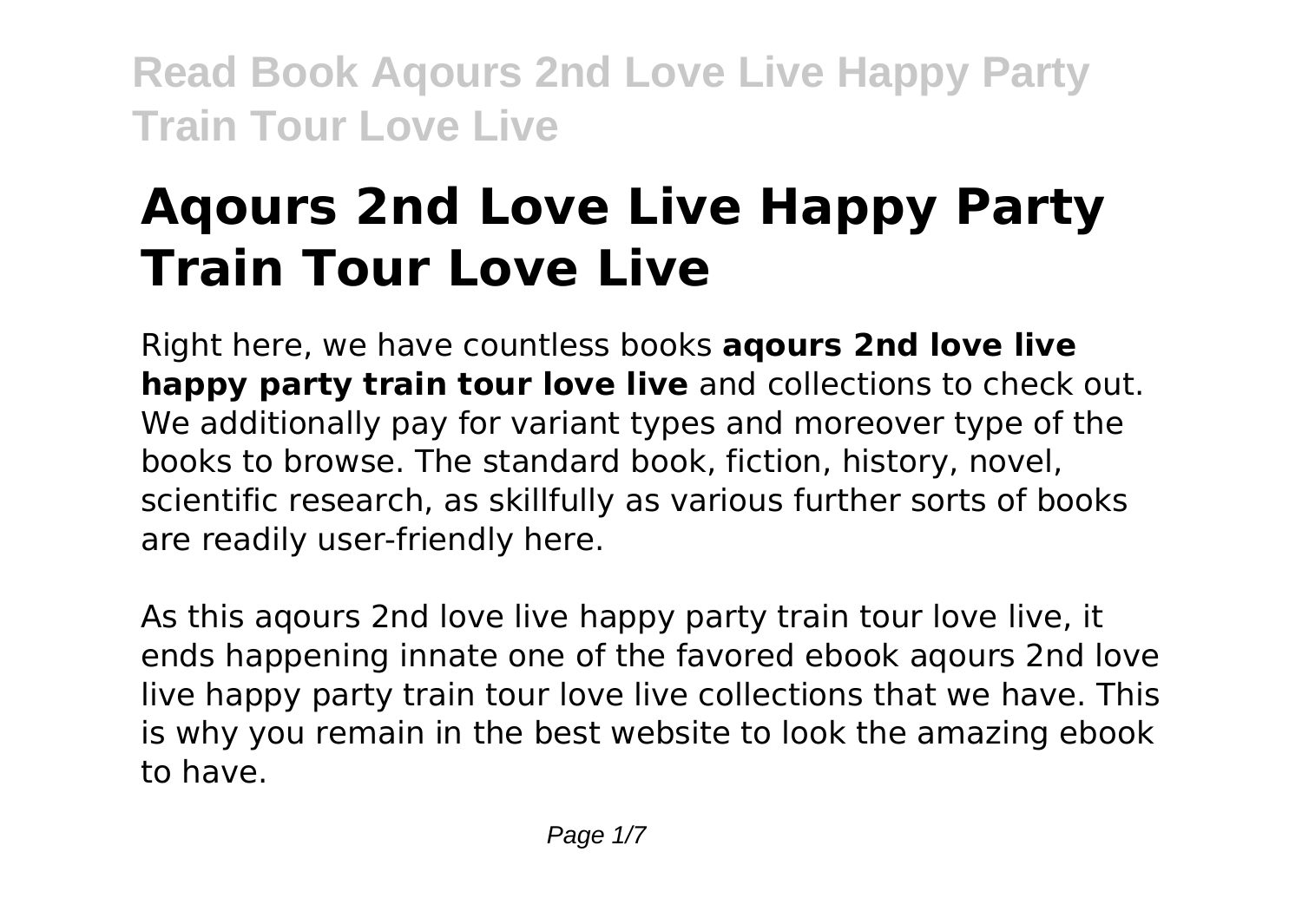If you're looking for some fun fiction to enjoy on an Android device, Google's bookshop is worth a look, but Play Books feel like something of an afterthought compared to the well developed Play Music.

#### **Aqours 2nd Love Live Happy**

You Watanabe is a main character in Love Live! Sunshine!!. She was a second year student at Uranohoshi Girls' High School prior to its closure and is currently a third year student of Numazu High School, being temporarily integrated at Seishin High School before the former's opening. She is a member of CYaRon!, a subunit under the reformed Aqours and is a co-founder of the group. Her image ...

### **You Watanabe | Love Live! Wiki | Fandom** Love Live! School Idol Festival ALL STARS (DDDDDDDDDDDDDDDDDDDDDDD ALL STARS, Rabu raibu! Sukūru Aidoru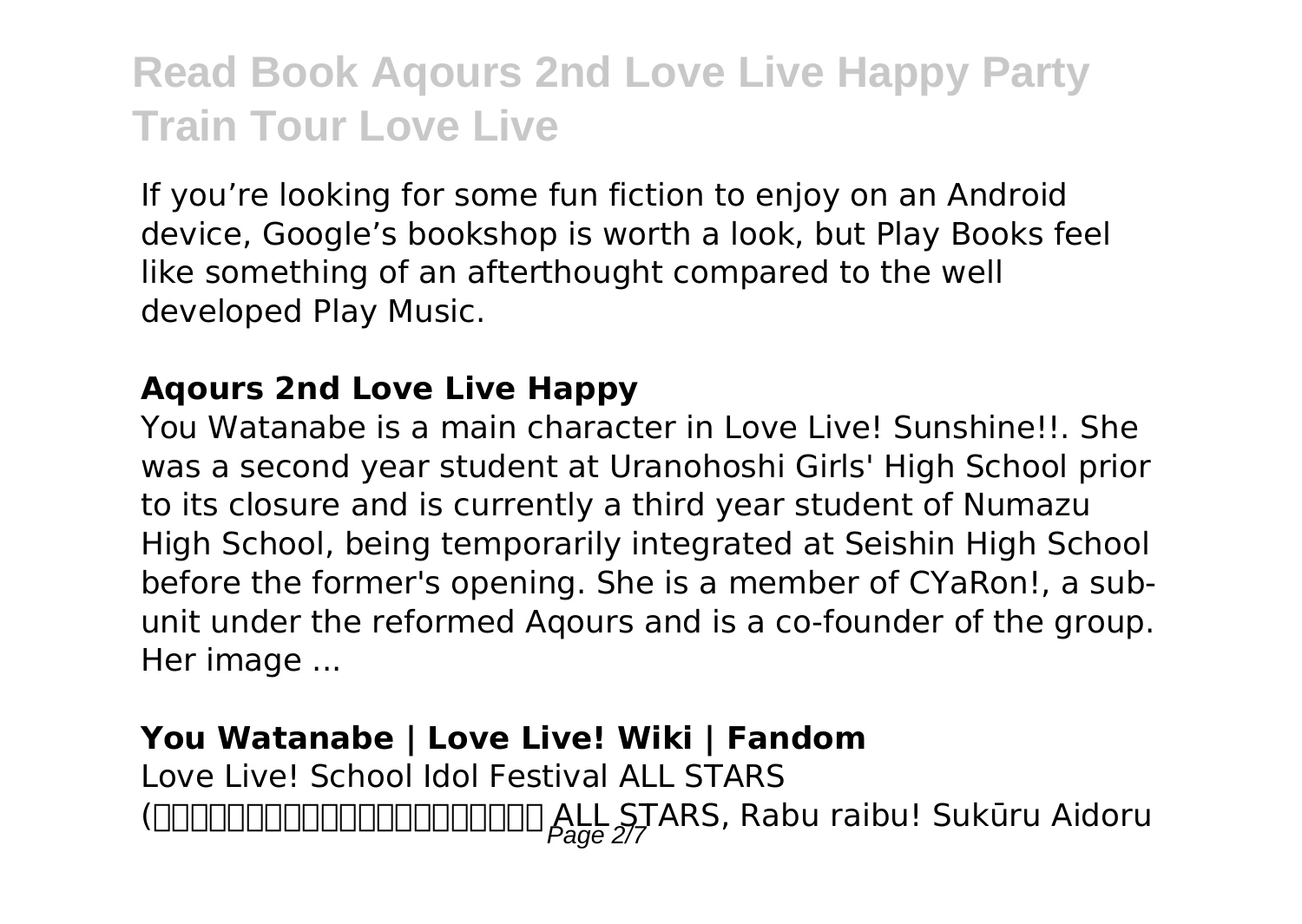Fesutibaru ALL STARS) is a rhythm action game developed for mobile platforms, based on the Love Live! and related franchises. It is published by Bushiroad and developed by KLab Inc., and was released on September 26, 2019. It was first announced at ...

**Love Live! School Idol Festival ALL STARS - Fandom** FILOVELIVE!SUNSHINE!!∏Davdream warriorΠΠΠΠ ΠΠΠΠΠΠΠ

#### **【Zefiroxable/独家授权】Daydream Warrior (Happy Farewell MIX) | Love Live ...**

After the Aqours movie "Over the Rainbow" (Love Live! Sunshine!!) in 2019 we finally get a Love Live! continuation with a new setting. ... we feel that our girls are doing their best to make everyone happy. Lean back, ... Love Live! Sunshine!! 2nd Season AutoRec; Love Live! The School Idol Movie: Gekijou Manner CM AutoRec; More news, Recent News.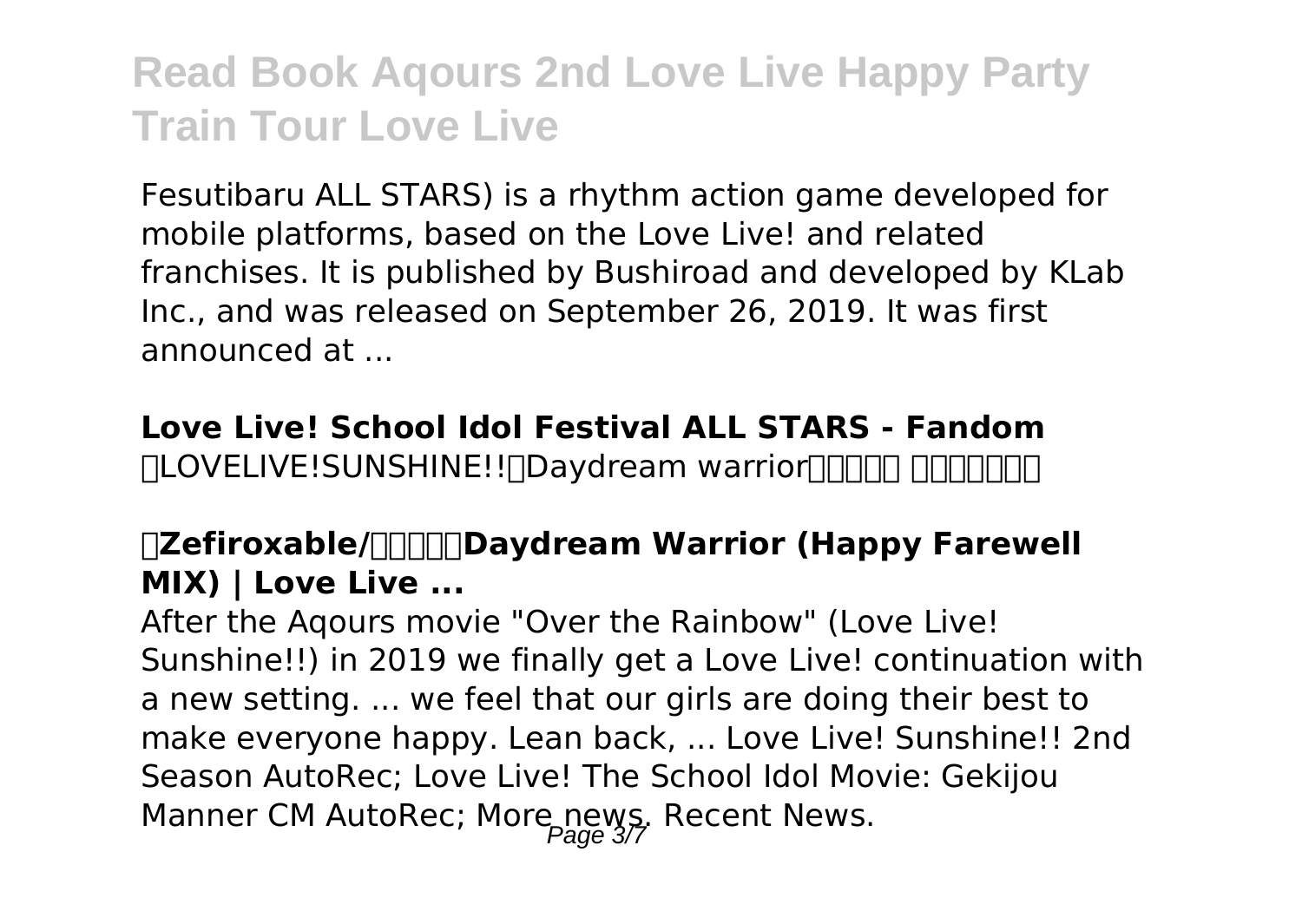#### **Love Live! Nijigasaki Gakuen School Idol Doukoukai**

Series Presents COUNTDOWN LoveLive! 2021→2022 ∏LIVE with a smile!〜」のガチャを含む一部オフィシャルグッズの事後受注生産販売が決定いたしました。 ... サンシャイン!! 5 $R$ 

**ラブライブ!サンシャイン!! Official Web Site | NEWS** ENDAqoursENDENLove Live!FINDENDENDENDENDENDENDENDENDEN 已登錄的成員才可上舞台表演下,轉而為她們加油。 五木 ( いつき ,聲:金元壽子(日本)) <u> ANDONIAN ANDO ANDO AN</u>

### Love Live! $\Box$ nd - **nononononon**

「LOVE LIVE! SUNSHINE!! Aqours World LoveLive! ASIA TOUR 2019 THEORY.2001, Filly Hand Heart 02. FINE Hand in Hand 03. ダイスキだったらダイジョウブ! ... 07.Making of LoveLive! Sunshine!! Aqours 2nd LoveLive! HAPPY PARTY TRAIN TOUR. DODODODOOD!! Aqours 2nd LoveLive!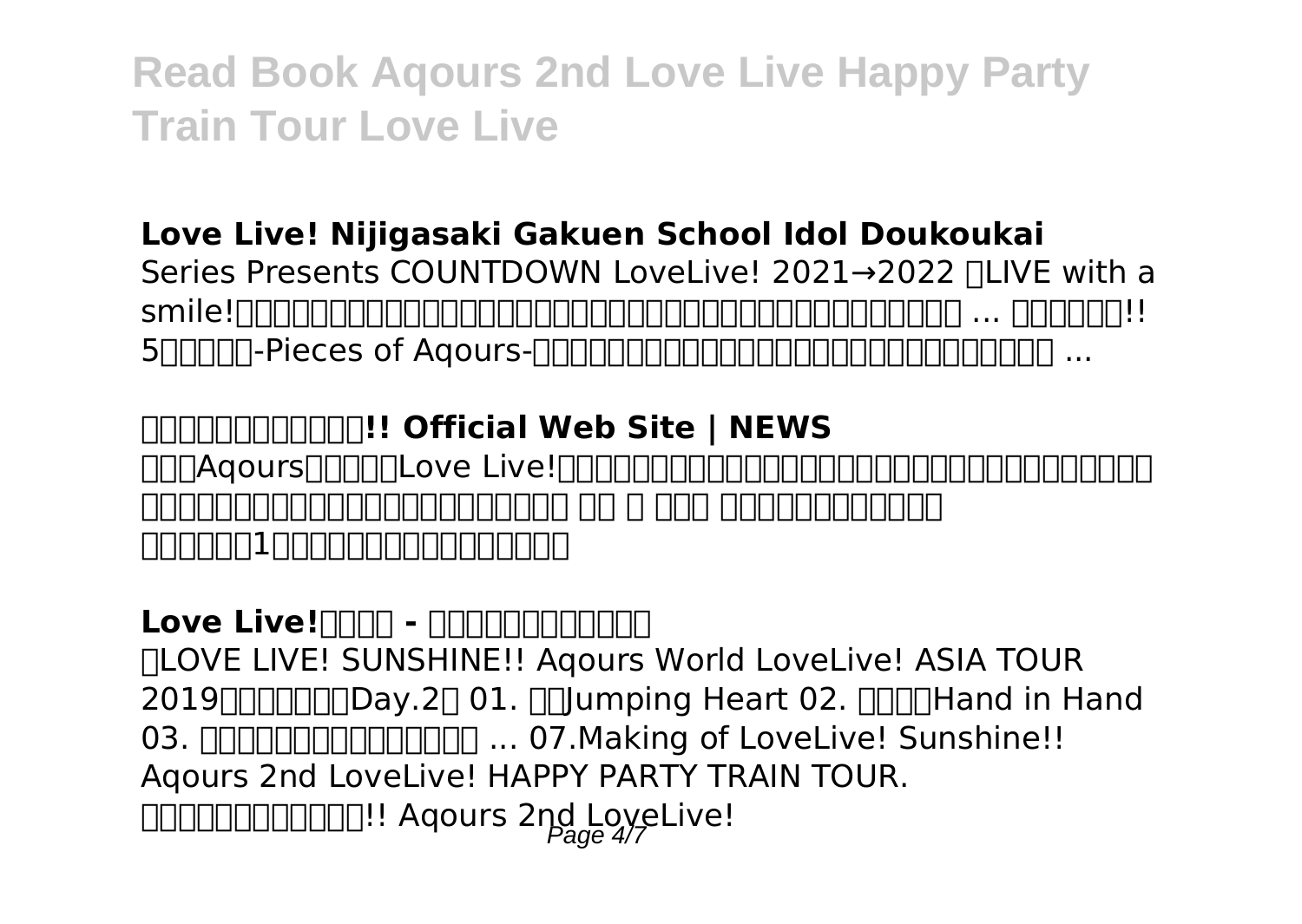### **GRATHERT !!! Official Web Site | RATH**

Agours 2nd LoveLive! HAPPY PARTY TRAIN TOUR FIFITH FIFITHER Animelo Summer Live 2017 -THE CARD- NHK WORLD presents SONGS OF TOKYO <u>חחחחחחחחחח!!</u>Agours חחחחם LIVE & FAN  $MEETING \sqcap$  Landing action Yeah!!  $\sqcap \dots \sqcap \square \sqcap \square \sqcap \square$ 2nd~ファンミあたり比べてみたんだけど期間 ...

**Aqours初期とLiellaのイベント開催数の比較してみたんだけど** 『ラブライブ!スーパースター!!』は、kadokawa(アスキー・メディアワークスブランド)、ランティス、サン

ライズの3者によるプロジェクト「ラブライブ!シリーズ」の第4作

**ラブライブ!スーパースター!! - Wikipedia** <u>NANANANANAAqoursNANANANANANANANANANANAN</u> <u>ΠΟβ</u>μ'sΩAqours<u>ΩΩΩΩΠΠΠΠΠΠΠΠΠΠΠΠΠΠΠΠΠΠΠΠΠΠΠΠΠΠΠΠΠΠΠΠ</u>ΠΠ 00000 0000000000!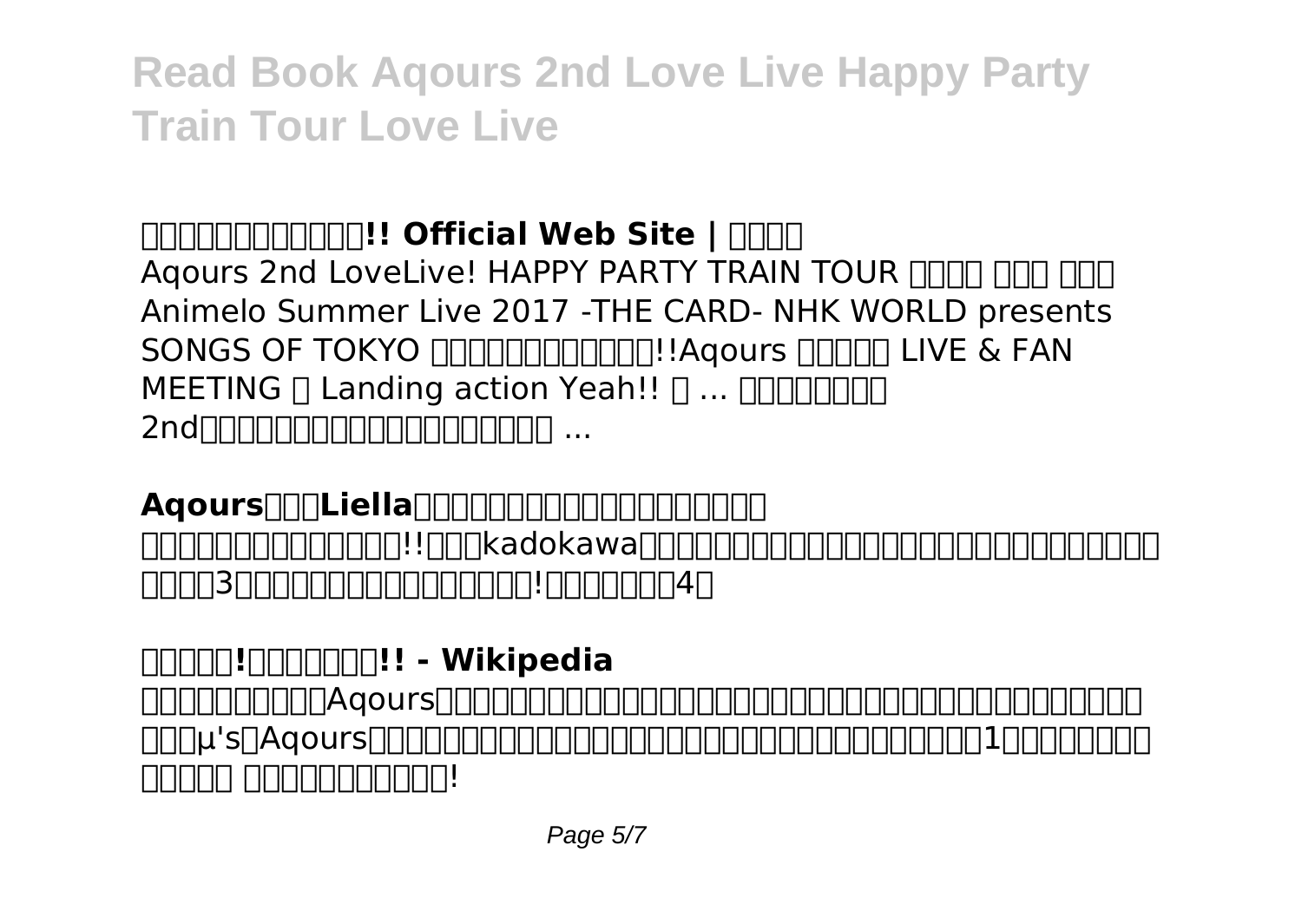**ラブライブ! スクールアイドルフェスティバル - Wikipedia** So Happy /  $\Pi \Pi$ : 16: Starlight ... /  $\Pi \Pi \Pi$ 2018 $\Pi \Pi \Pi \Pi \Pi \Pi$  2nd Day: ... Baby Sweet Berry Love / nn ...

**Animelo Summer Live 2018 "OK!" | FERRITHER 12018** FIT 2020 | 19 2020 | LOVELIVE! Series 9th Anniversary ラブライブ!フェス」にて発表された、『ラブライブ!シリーズ』の新プロジェクト(現場では情報公開は1月30日と表 記されていたが、反響が大きかったからか実際は2日前倒しになっている)。

**ラブライブ!スーパースター!! (らぶらいぶすーぱーすたー)とは【ピクシブ百科事典】** ④< 2022 年7月 20 日(水)発売>Happy Around! 1st Album  $\Box \Box \Box \star \Box \Box \Box \star \Box \Box \Box \Box \star \Box \Box \Box \star \Box \Box \Box \Box$  A ver.  $\Box$  ¥ 9,900  $\Box \Box \Box$  $\Box\Box\Box\Box\star\Box\Box\Box\star\Box\Box\Box\Box\;B\;\text{ver.}\; \Box\;4\;4,400\;\Box\Box\Box\;\text{Happy}$ Around!2nnnnnnnnHappy Around!

**D4DJ 6日日日 1st Album日日日 2日日日日日日日日日日日日日 ブシロードミュージック** Page 6/7